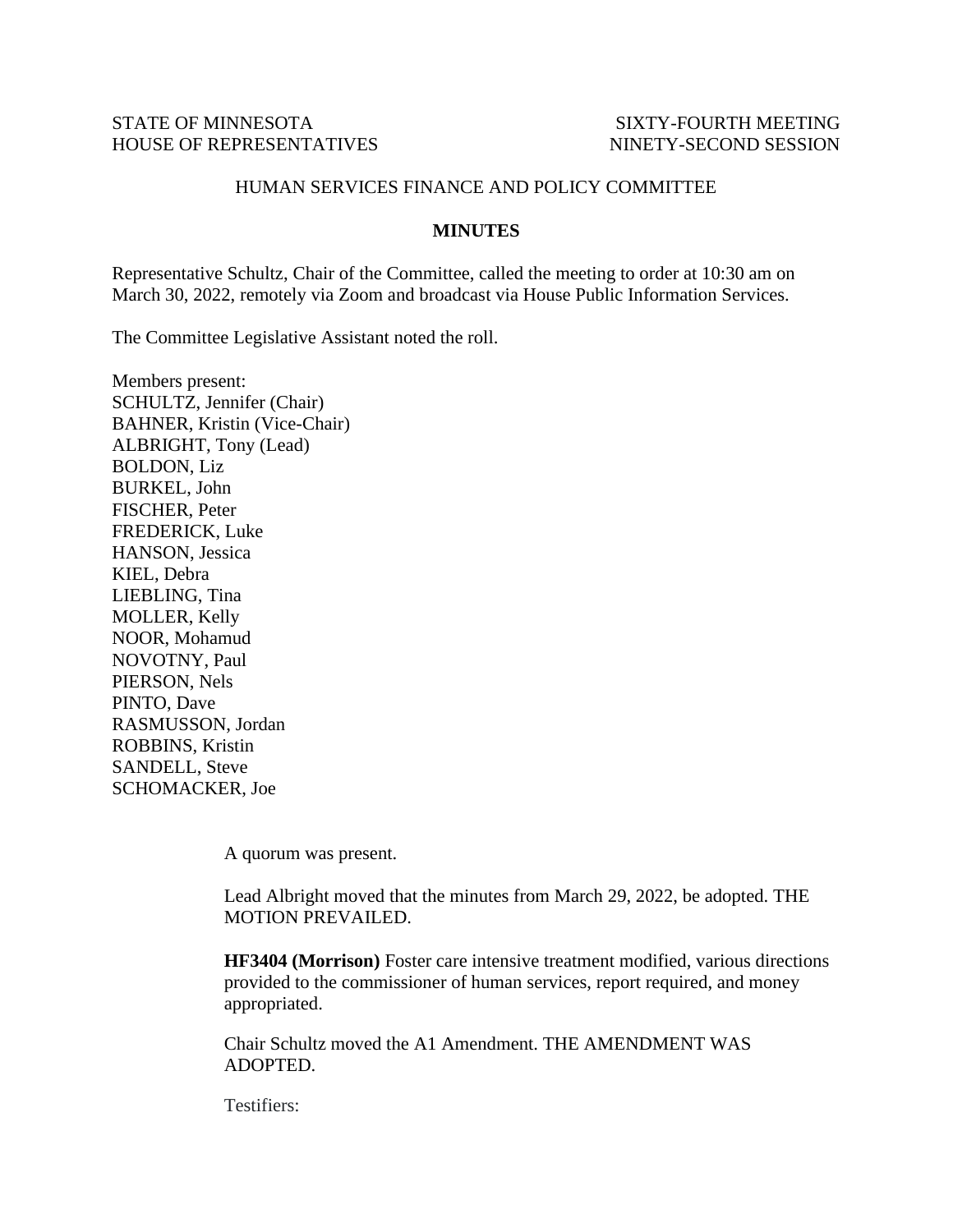- Trevor Johnson, Senior Director, Behavioral Health Services, Lutheran Social Service of Minnesota
- Leslie Yunker, Children's Mental Health Supervisor, Dakota County
- Jo Burr, Parent advocate

Chair Schultz laid HF3404 over, as amended, for possible inclusion in the Human Services Finance and Policy Omnibus bill.

**HF4588 (Reyer)** Adult mental health service funding modified, and money appropriated.

Chair Schultz moved the A1 Amendment. THE AMENDMENT WAS ADOPTED.

Testifiers:

- Linnea Mirsch, Director, Public Health and Human Services, St. Louis County
- Angela Youngerberg, Director of Operations, Blue Earth County Human **Services**

Chair Schultz laid HF4588 over, as amended, for possible inclusion in the Human Services Finance and Policy Omnibus bill.

**HF4584 (Frederick)** Adult mental health initiative funding modified, and money appropriated.

Chair Schultz laid HF4584 over for possible inclusion in the Human Services Finance and Policy Omnibus bill.

**HF1432 (Frederick)** Vulnerable adult protection provisions modified.

Rep. Frederick moved the A2 Amendment. THE AMENDMENT WAS ADOPTED.

Chair Schultz laid HF1432 over, as amended, for possible inclusion in the Human Services Finance and Policy Omnibus bill.

**HF3852 (Noor)** Human services working groups established to implement policy recommendations, adult protection grant funding provided, report required, and money appropriated for adult protection pilot projects and working groups.

Rep. Noor moved the A1 Amendment. THE AMENDMENT WAS ADOPTED.

Chair Schultz laid HF3852 over, as amended, for possible inclusion in the Human Services Finance and Policy Omnibus bill.